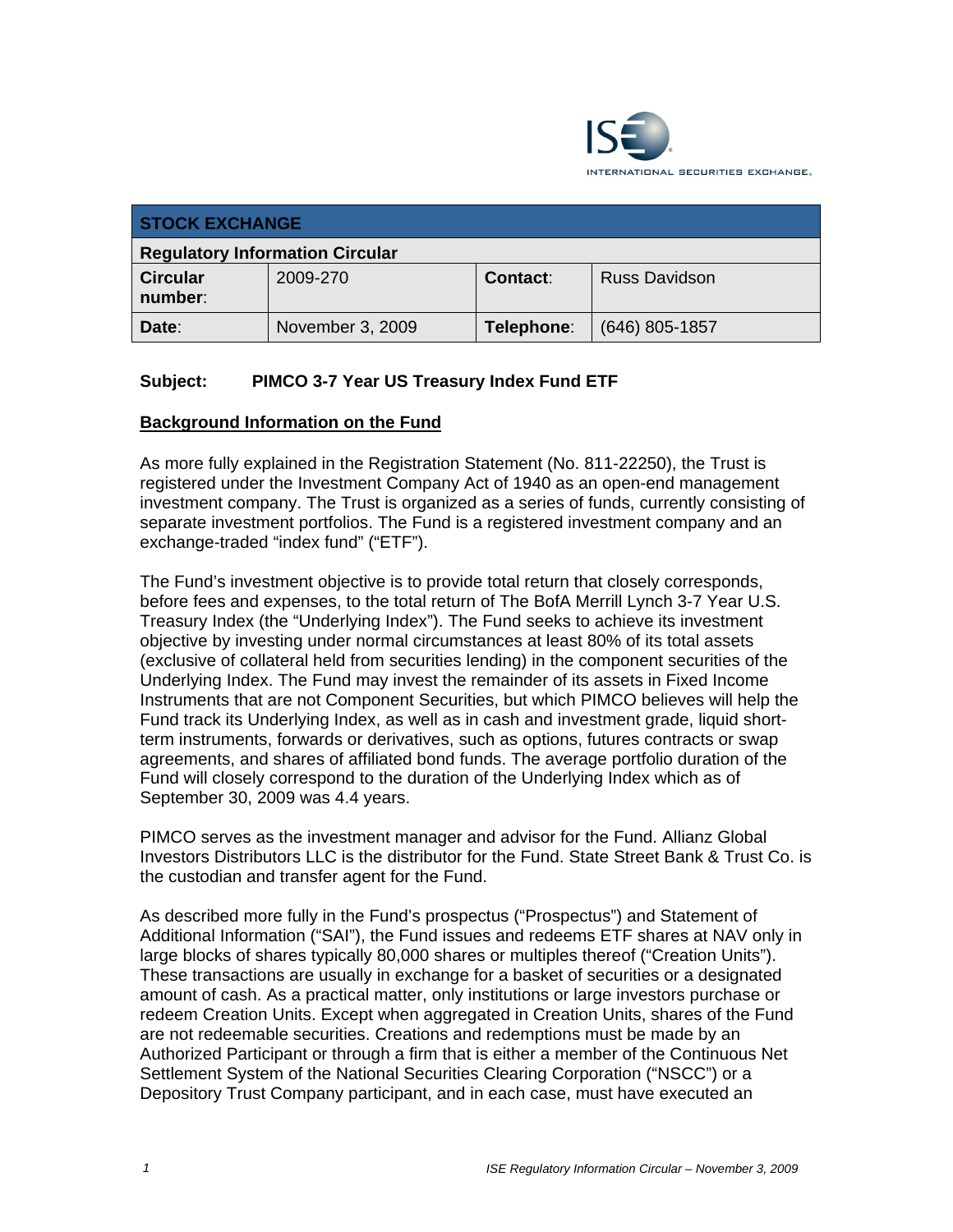agreement with the Distributor with respect to creations and redemptions of Creation Unit aggregations.

The Fund distributes substantially all of its net investment income to shareholders in the form of dividends. The Fund intends to declare and distribute income dividends monthly to shareholders of record. In addition, the Fund distributes any net capital gains it earns from the sale of portfolio securities to shareholders no less frequently than annually. Net short-term capital gains may be paid more frequently. Dividend payments are made through DTC participants and indirect participants to beneficial owners then of record with proceeds received from a Fund.

The Depository Trust Company ("DTC") will serve as securities depository for the Shares, which may be held only in book-entry form; stock certificates will not be issued. DTC, or its nominee, is the record or registered owner of all outstanding Shares.

The NAV per Share of the Fund will be determined as of the close of trading (normally, 4:00 p.m. Eastern Time ("ET")) on each day that the Exchange is open for business (a "Business Day"). NAV will be available from the Distributor and is also available to National Securities Clearing Corporation ("NSCC") participants through data made available from NSCC.

The Trust's registration statement describes the various fees and expenses for the Fund's Shares. For a more complete description of the Fund and the underlying index, visit www.pimcoetfs.com.

### **Principal Risks**

Interested persons are referred to the Prospectus for a description of risks associated with an investment in the Shares. These risks include the risk that the Fund's return may not match the return of its index for a number of reasons including the incursion by the Fund of operating expenses and costs not applicable to its index. In addition, as noted in the Prospectus, the Shares may trade at market prices that may differ from their NAV. The NAV of the Shares will fluctuate with changes in the market value of the Fund's holdings. The market prices of the Shares will fluctuate in accordance with changes in NAV as well as the supply and demand for the Shares.

#### **Exchange Rules Applicable to Trading in the Shares**

The Shares are considered equity securities, thus rendering trading in the Shares subject to the Exchange's existing rules governing the trading of equity securities.

### **Trading Hours**

Trading in the Shares on ISE is on a UTP basis and is subject to ISE equity trading rules. The Shares will trade from 8:00 a.m. until 8:00 p.m. Eastern Time. Equity Electronic Access Members (" Equity EAMs") trading the Shares during the Extended Market Sessions are exposed to the risk of the lack of the calculation or dissemination of underlying index value or intraday indicative value ("IIV"). For certain derivative securities products, an updated underlying index value or IIV may not be calculated or publicly disseminated in the Extended Market hours. Since the underlying index value and IIV are not calculated or widely disseminated during Extended Market hours, an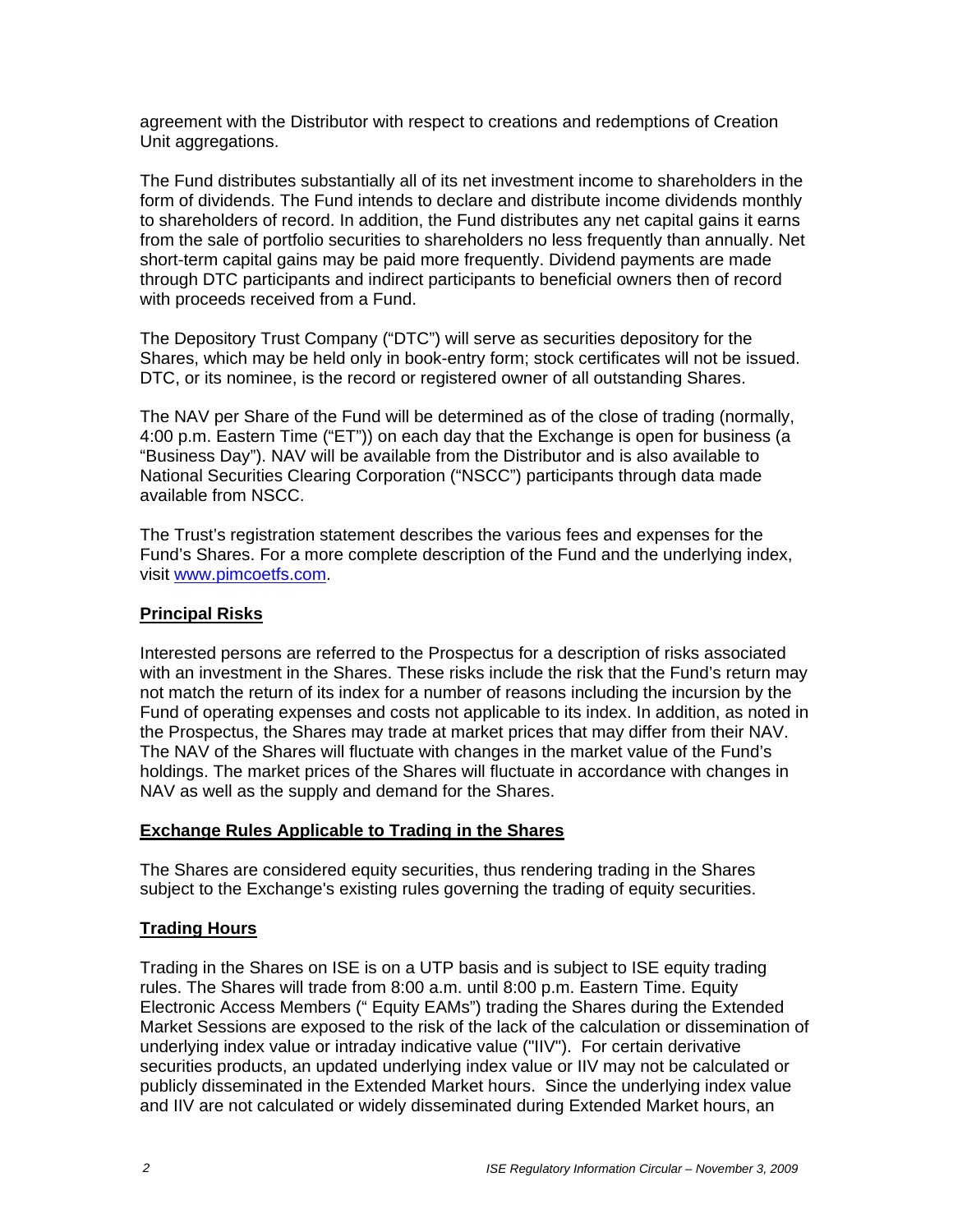investor who is unable to calculate implied values for certain derivative securities products during Extended Market hours may be at a disadvantage to market professionals.

## **Trading Halts**

ISE will halt trading in the Shares in accordance with ISE Rule 2101(a)(2)(iii). The grounds for a halt under this Rule include a halt by the primary market because it stops trading the Shares and/or a halt because dissemination of the IIV or applicable currency spot price has ceased, or a halt for other regulatory reasons. In addition, ISE will stop trading the Shares if the primary market de-lists the Shares.

### **Delivery of a Prospectus**

Pursuant to federal securities laws, investors purchasing Shares must receive a prospectus prior to or concurrently with the confirmation of a transaction. Investors purchasing Shares directly from the Fund (by delivery of the Deposit Amount) must also receive a prospectus.

Prospectuses may be obtained through the Distributor or on the Fund's website. The Prospectus does not contain all of the information set forth in the registration statement (including the exhibits to the registration statement), parts of which have been omitted in accordance with the rules and regulations of the SEC. For further information about the Fund, please refer to the Trust's registration statement.

## **Exemptive, Interpretive and No-Action Relief Under Federal Securities Regulations**

The Commission has issued letters dated April 9, 2007, October 24, 2006, November 21, 2005 and August 17, 2001 (together, the "No- Action Letters") granting exemptive, interpretive and no-action relief from certain provisions of and rules under the Securities Exchange Act of 1934 for exchange-traded funds listed and traded on a registered national securities exchange that meet certain criteria.

## **Regulation M Exemptions**

Generally, Rules 101 and 102 of Regulation M prohibit any "distribution participant" and its "affiliated purchasers" from bidding for, purchasing, or attempting to induce any person to bid for or purchase any security which is the subject of a distribution until after the applicable restricted period, except as specifically permitted in Regulation M. The provisions of the Rules apply to underwriters, prospective underwriters, brokers, dealers, and other persons who have agreed to participate or are participating in a distribution of securities.

The Commission issued a No-Action Letter by which persons participating in a distribution of shares of a fund may engage in secondary market transactions in such shares during their participation in such a distribution, despite the requirements of from Rule 101 under Regulation M. In addition, the SEC has permitted persons who may be deemed to be participating in the distribution of shares of a fund (i) to purchase securities for the purpose of purchasing creation unit aggregations of fund shares and (ii) to tender securities for redemption in Creation Unit Aggregations. Further, the Commission has clarified that the tender of fund shares to the Fund for redemption does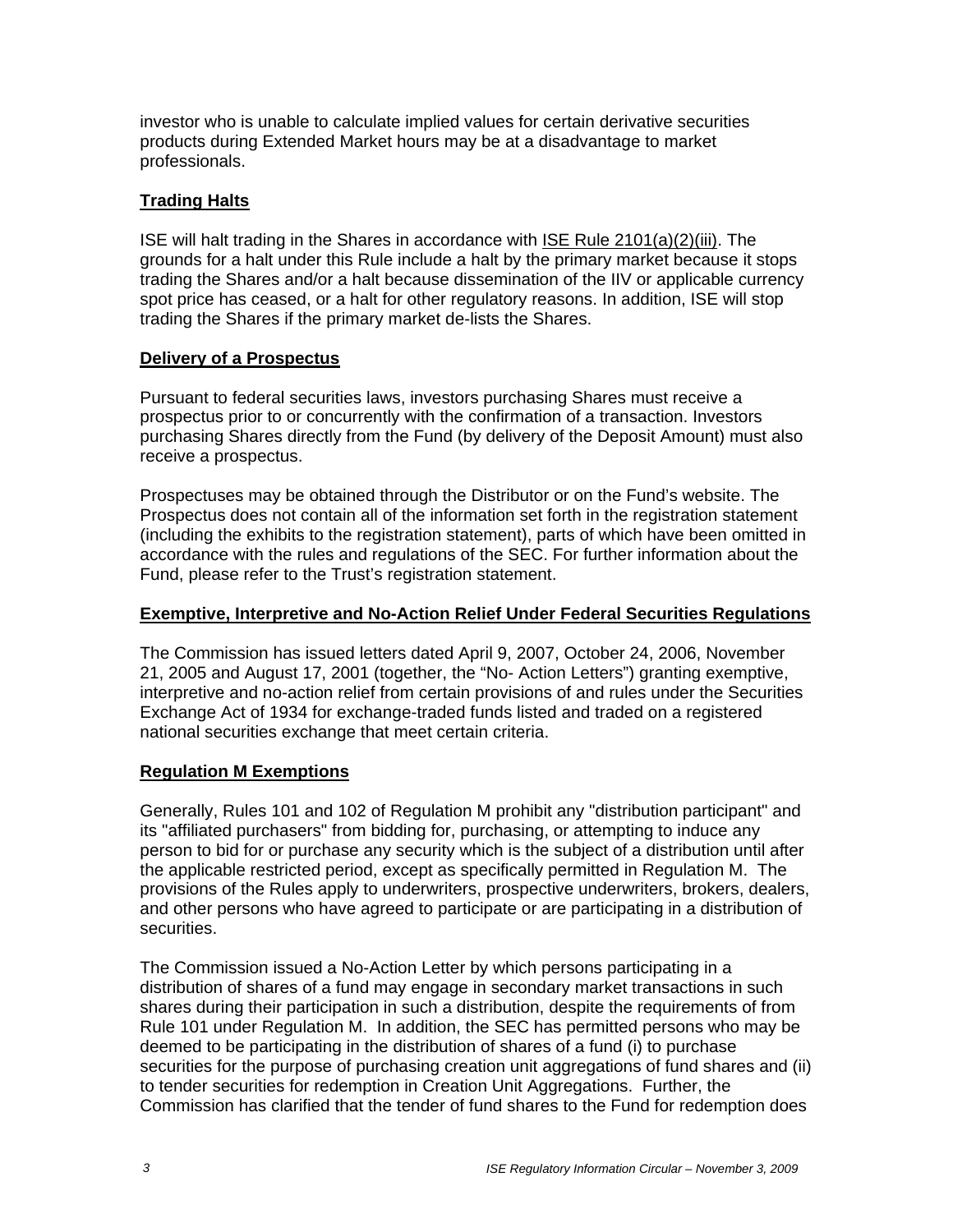not constitute a bid for or purchase of any of the Funds' securities during the restricted period of Rule 101. The Commission has issued a No-Action Letter to paragraph (e) of Rule 102 under Regulation M which allow the redemption of fund shares in creation unit aggregations during the continuous offering of shares.

### **Section 11(d)(1); SEC Rules 11d1-1 and 11d1-2**

Section 11(d)(1) of the Act generally prohibits a person who is both a broker and a dealer from effecting any transaction in which the broker-dealer extends credit to a customer on any security which was part of a new issue in the distribution of which he participated as a member of a selling syndicate or group within thirty days prior to such transaction. The Commission has clarified that Section 11(d)(1) does not apply to broker-dealers that are not authorized participants (and, therefore, do not create creation unit aggregations) that engage in both proprietary and customer transactions in shares of a fund in the secondary market, and for broker-dealer authorized participants that engage in creations of creation unit aggregations. This relief is subject to specific conditions, including the condition that such broker-dealer (whether or not an authorized participant) does not, directly or indirectly, receive from the fund complex any payment, compensation or other economic incentive to promote or sell the shares of a fund to persons outside the fund complex, other than non-cash compensation permitted under NASD Rule 2830 (I)(5)(A), (B) or (C). See letter dated November 22, 2005 from Brian A Bussey, Assistant Chief Counsel, SEC Division of Market Regulation, to Barclays Global Investors, N.A., dated November 22, 2005. The Commission has issued a No-Action Letter under Section 11(d)(1) of the Act states that broker-dealers may treat shares of a fund, for purposes of Rule 11d1-2, as "securities issued by a registered open-end investment company as defined in the Investment Company Act" and thereby extend credit or maintain or arrange for the extension or maintenance of credit on shares that have been owned by the persons to whom credit is provided for more than 30 days, in reliance on the exemption contained in the rule.

**This Regulatory Information Circular is not a statutory Prospectus. Equity EAMs should consult the Trust's Registration Statement, SAI, Prospectus and the Fund's website for relevant information.**